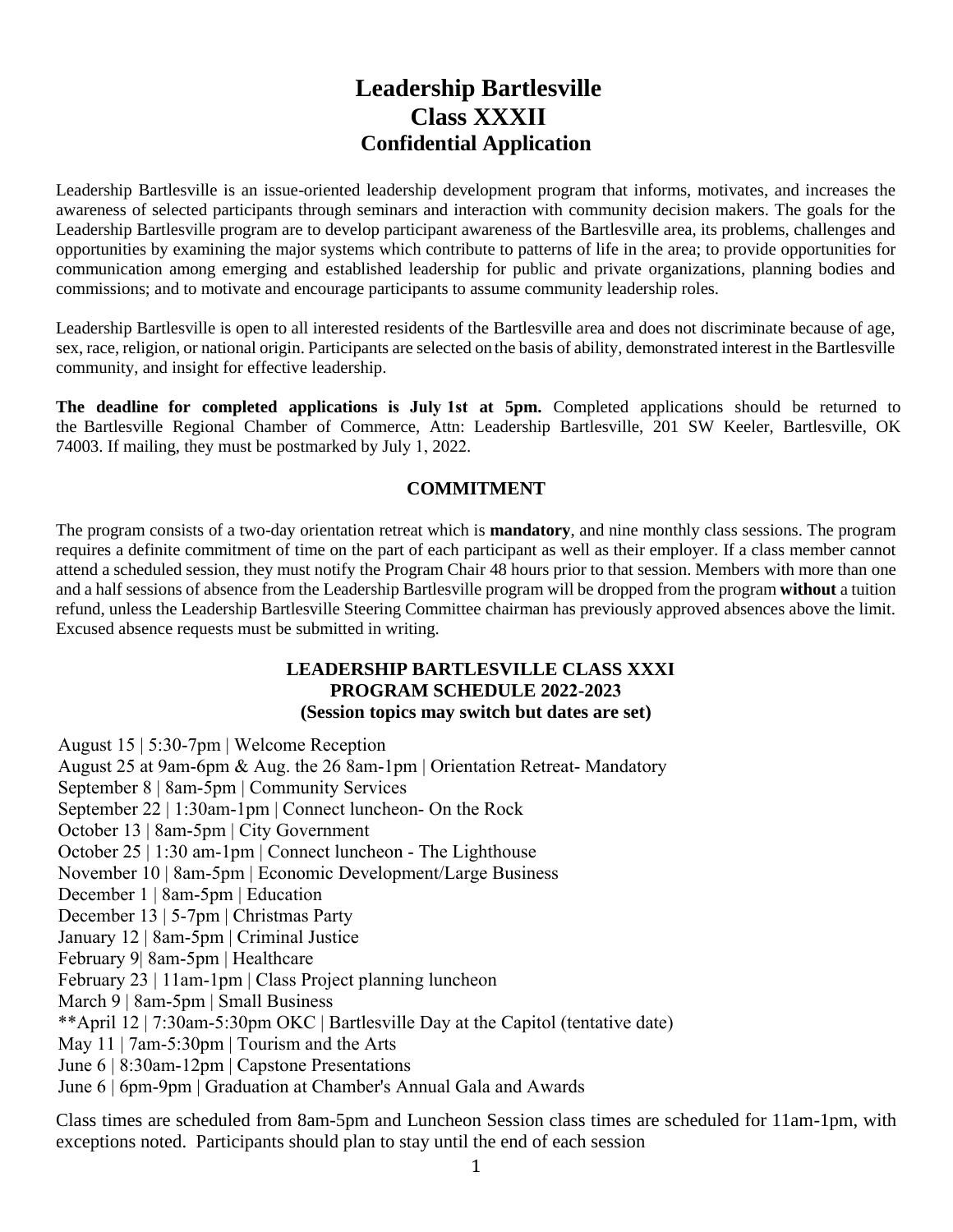**Applicants must be available for brief interview on 7/6/22, 7/7/22, 7/12/22, 7/13/22**

# **NOTIFICATION**

**All applicants will be notified of acceptance or non-acceptance into the program by August 1, 2022**

## **TUITION FEE**

Tuition for Leadership Bartlesville is \$975. **After notification of acceptance, payment will be due on or before August 13, 2022.** If tuition is not received, an alternate member will be named after the due date.

## **SPONSORING ORGANIZATION**

Nominees for the Leadership Bartlesville program must have the support and commitment of their sponsoring business or organization. The signature of the sponsoring organization is necessary as an indication of support of the nominee's participation in Leadership Bartlesville, and understanding of the attendance requirements and expense involved.

| Supervisor or Sponsoring Organization |
|---------------------------------------|
|                                       |
| Title                                 |
| Organization_                         |

# **AGREEMENT**

I, hereby grant Leadership Bartlesville, through its designated representative, permission to verify any information contained on the succeeding application. I understand completion of this application does not ensure my acceptance into Class XXXII. To graduate from the Leadership Bartlesville program, I am committed to attending the required Orientation Retreat, Bartlesville Day at the Capitol, and to attend all monthly sessions (see page 1 for dates). No more than **one absence** is allowed. This requirement is strictly enforced. I further understand that participation in all Leadership Bartlesville sessions is essential to the learning experience and I may be dropped from the class without a tuition refund and will not graduate if I miss more than one session. All students must work at a company that is currently a Chamber Member.

| Signature of |      |
|--------------|------|
| Applicant    | Date |
|              |      |

**Applications must be received at the Bartlesville Regional Chamber of Commerce In person or by mail to: 201 S Keeler, Bartlesville, OK 74003 Attn: Leadership Bartlesville Application Deadline:**  July 1, 2022 5pm

**If you have questions about the Leadership Bartlesville Program or this application please contact Sherri Wilt at the Chamber of Commerce. By phone at 336-8708 or by e-mail - [SWilt@bartlesville.com.](mailto:SWilt@bartlesville.com)**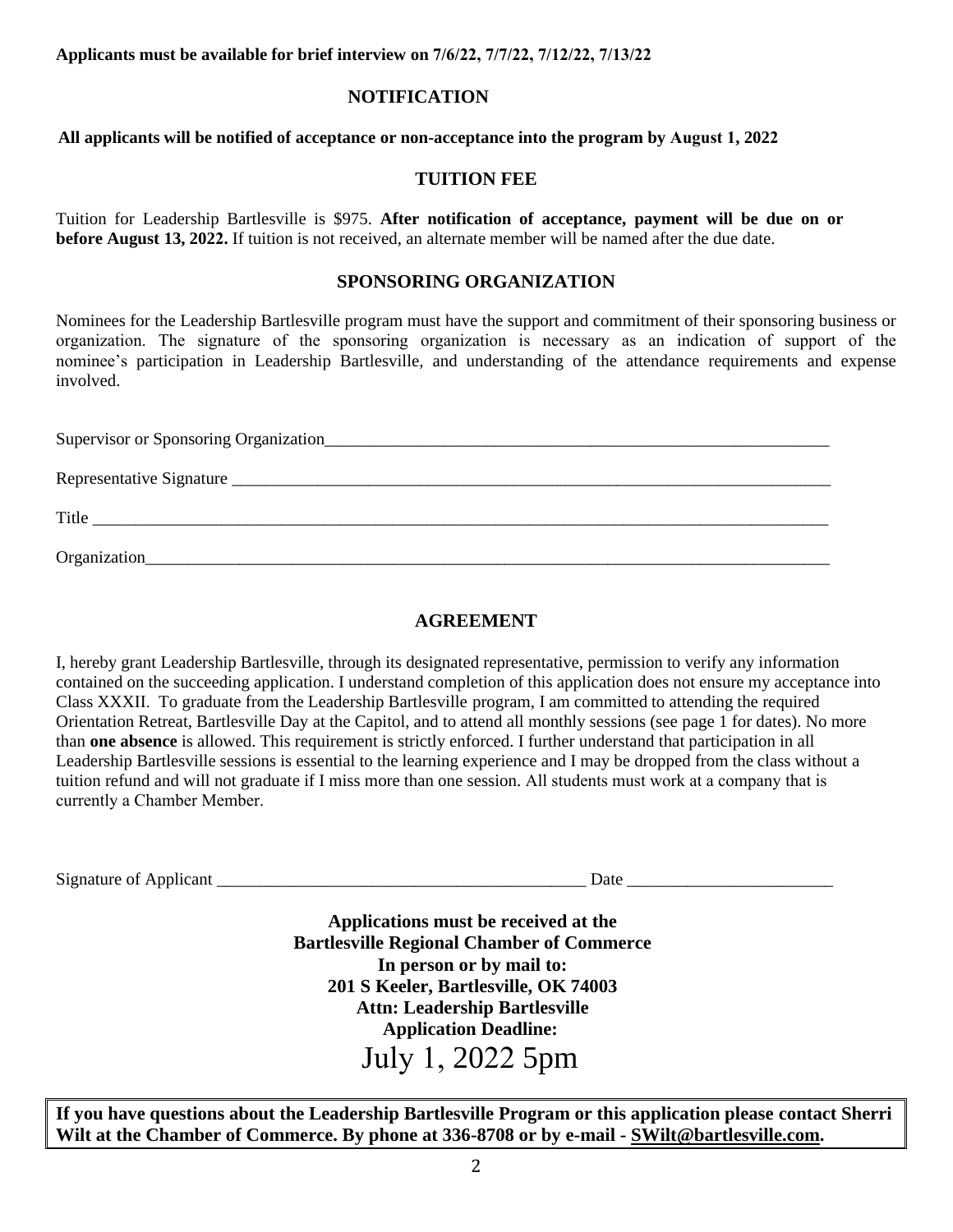# **CONFIDENTIAL APPLICATION Class XXXI**

| Last | First                                                                                                             | Preferred First Name | M.I. |
|------|-------------------------------------------------------------------------------------------------------------------|----------------------|------|
|      |                                                                                                                   |                      |      |
|      | <b>Street Address</b>                                                                                             | City, State          | Zip  |
|      |                                                                                                                   |                      |      |
|      |                                                                                                                   |                      |      |
|      |                                                                                                                   |                      |      |
|      | <b>Street Address</b>                                                                                             | City, State          | Zip  |
|      |                                                                                                                   |                      |      |
|      |                                                                                                                   |                      |      |
|      |                                                                                                                   |                      |      |
|      |                                                                                                                   |                      |      |
|      | Length of Residence in Bartlesville_________                                                                      |                      |      |
|      | Do you anticipate being a resident in the Bartlesville area 5 years, ______ 5-10 years, ______ 10-15 years? _____ |                      |      |
|      |                                                                                                                   |                      |      |
|      |                                                                                                                   |                      |      |
|      | If you do not live in Washington County, do you serve on any boards, commissions, or committees within Washington |                      |      |
|      |                                                                                                                   |                      |      |

**Preference will be given to those who live in the community.**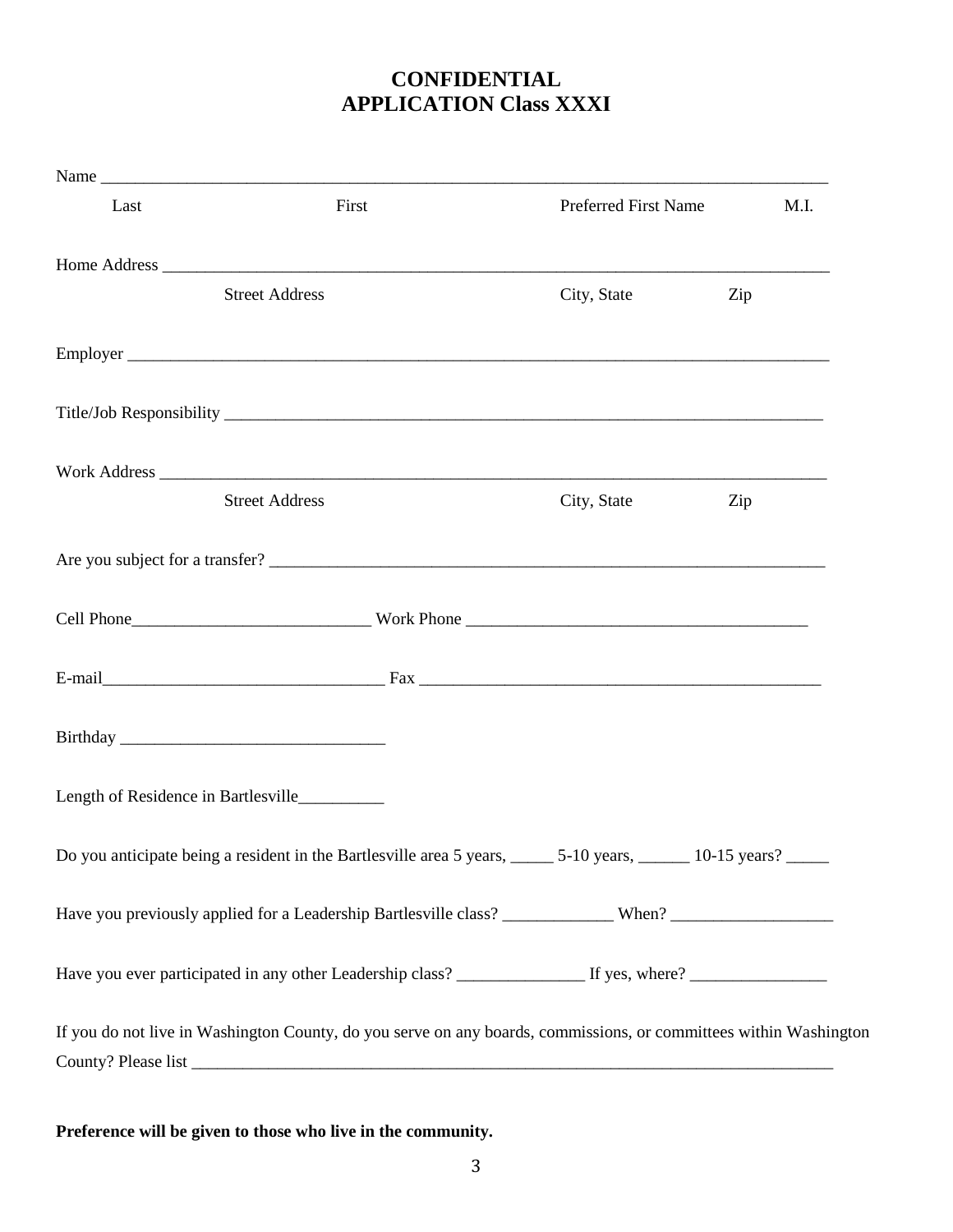#### **I. EDUCATION BACKGROUND**

Begin with high school, then college(s), business or trade schools and/or special training

A. Name & City of School Dates (from-to) Degree Major

B. Special Awards, Honors, Prizes for Academic Performance

C. Extracurricular Activities and Special Honors or Awards for Leadership Activities

<u> 1989 - Johann Harry Harry Harry Harry Harry Harry Harry Harry Harry Harry Harry Harry Harry Harry Harry Harry</u>

#### **II. EMPLOYMENT HISTORY**

Account for all periods including military active duty

Previous

Employers Responsibility/Title

Dates Employed

What do you consider your highest responsibility, skill or career achievement to date?

### **III. COMMUNITY SERVICE/ACTIVITIES**

What is your major volunteer role at this time?

Organization\_\_\_\_\_\_\_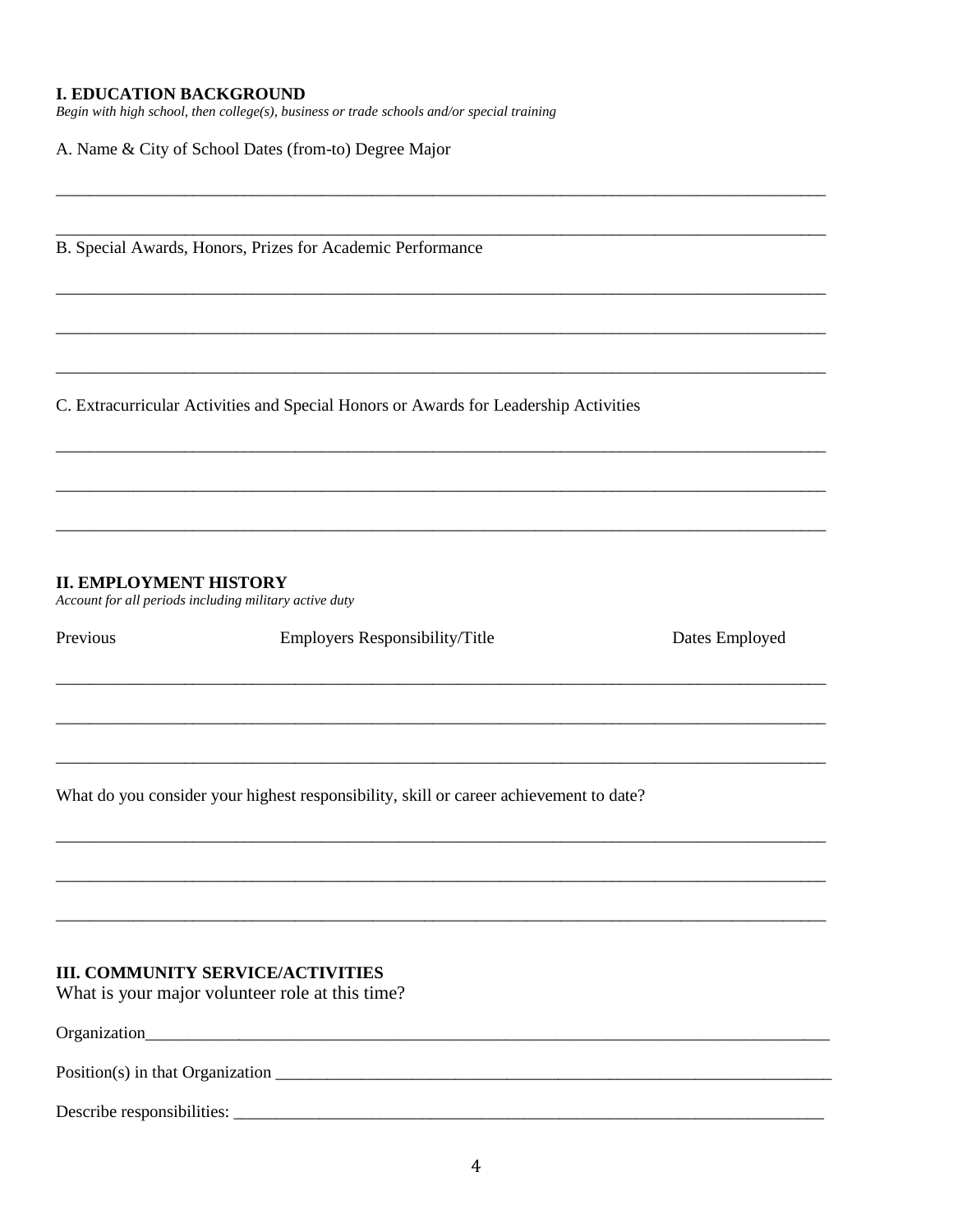Please list, in order of importance to you, other professional, civic, religious, social, athletic or other such organization of which you are or have been a member.

| Organization | Dates of Membership                                                                                            | Position(s) Held |
|--------------|----------------------------------------------------------------------------------------------------------------|------------------|
|              |                                                                                                                |                  |
|              |                                                                                                                |                  |
|              |                                                                                                                |                  |
|              |                                                                                                                |                  |
|              |                                                                                                                |                  |
|              | How much time each month do you commit to community, civic and professional organizations or other activities? |                  |
|              |                                                                                                                |                  |

After completion of Leadership Bartlesville, would you be willing to serve with additional organizations, boards, or civic If yes, what subject areas interest you most? groups? Yes or No

If you have previously not had the time or interest to become actively involved, what conditions have changed that now enable you to seek involvement in the community?

## **IV. GENERAL INFORMATION**

What would you gain by participating in Leadership Bartlesville?